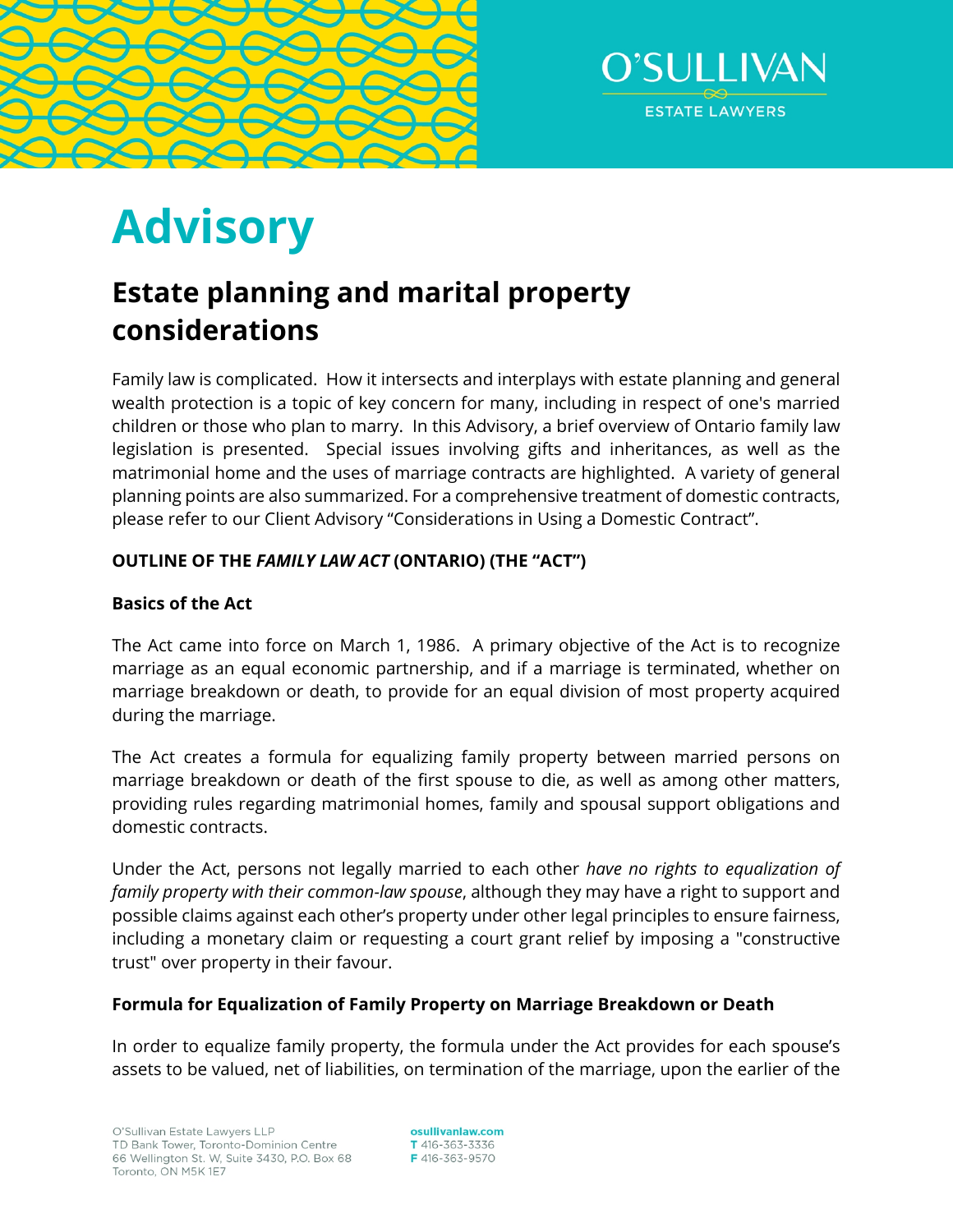

date of marriage breakdown or one day prior to the date of death of the first spouse to die. From this amount, the value of all assets owned at the date of the marriage, net of liabilities, is subtracted (except a matrimonial home if it is owned by one or both spouses at the date of the marriage and is also owned on the termination of the marriage) in order to arrive at each spouse's "net family property".

#### **Calculation of Equalization Payment**

The spouse with the smaller "net family property" value is entitled to make a claim against the other spouse with the larger "net family property" value, or on death of the first spouse to die, against the deceased spouse's estate, for one-half of the difference between the two values.

Certain assets do not have to be included in calculating each spouse's property for equalization purposes, most significantly, gifts and inheritances received from any person (other than his or her spouse) *after the date of the marriage*; income from such gifts and inheritances if the person who has made the gift or bequest has stated in writing that the income is to be excluded; life insurance proceeds; any property (other than the matrimonial home) whose acquisition can be traced as originating from these assets; and any property excluded by the spouses' domestic contract.

## **Special Considerations Regarding Gifts and Inheritances Received Pre-Marriage and Post-Marriage**

The post-marriage increase in the value of gifts and inheritances and income arising from gifts or inheritances *which have been received prior to the date of the marriage* is included in the calculation of the value of each spouse's assets for equalization purposes, unless a domestic contract excludes it. Under the Act, as noted above, the capital value of gifts and inheritances received *during marriage* is excluded in the equalization calculation (unless this exclusion is lost as explained further below), and as well the increase in value of gifts or inheritances received during marriage and the income arising from such gifts or inheritances, if the person who has made the gift has stipulated that the gains and income is to be excluded in a deed of gift or in his or her will, is excluded. For this reason, it is common practice in Ontario for wills to include a special clause for this purpose.

#### **Special Treatment of a Matrimonial Home**

The Act accords special treatment to the matrimonial home, which includes not only a primary residence, but also cottages and other properties, if occupied by the spouses or by a spouse and their children as a family residence and at least one of the spouses has an 'interest' in the property. Accordingly, there can be more than one matrimonial home.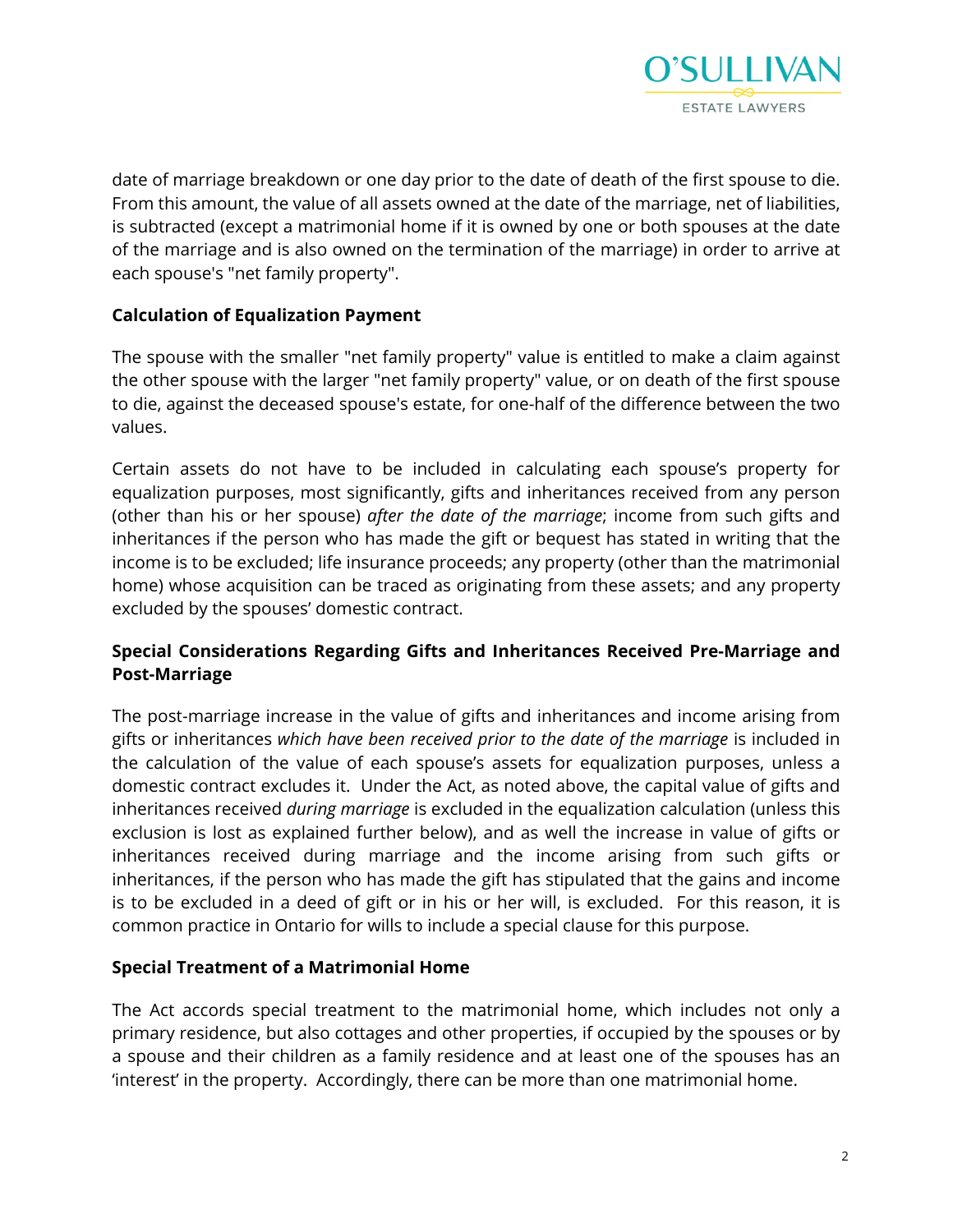

The *value* of the interest in a matrimonial home (not the property itself), net of liabilities, is subject to equalization. As noted above, an interest in a matrimonial home owned by one spouse at the date of marriage, and which is also owned on the date of termination of the marriage, is included in the calculation of the value of that spouse's assets, and is *not* deducted from the value of his or her property along with other property owned by the spouse at the date of the marriage. As well, an interest in a matrimonial home which was gifted or inherited during the marriage and is owned on termination of the marriage is *not* excluded from the value of a spouse's property on termination of the marriage, even though it is a gift or inheritance.

In addition, if a gift or inheritance received during marriage is used to purchase a matrimonial home, make improvements to or pay down a mortgage on a matrimonial home, the gift or inheritance *loses its exclusion* and must be included in equalizing family property.

In certain circumstances, a family trust may be a viable planning tool for holding a family residence that would otherwise qualify as a matrimonial home and prevent its full value from being included in an equalization calculation upon marriage breakdown or death. Recent Ontario appellate-level case law supports that a trust may be used to shelter the value of a family residence from future equalization claims if the trust beneficiary-spouse has no interest in the property itself, but only an interest in the trust. The interest in the trust on the date of marriage is deductible, but any increase in the value of the trust interest during marriage will be included for the purposes of the equalization calculation.

#### **Equalization Claims on Death**

On death, as noted above, the right to an equalization of property between spouses arises. This right is "one-way", and is only available to the surviving spouse; the estate of the first spouse to die cannot make an equalization claim against the surviving spouse.

Whether the surviving spouse wishes to take the benefits under the will of the deceased spouse (or under the laws of intestacy if the deceased spouse did not leave a valid will), or to elect to take what he or she is entitled to upon an equalization of property under the Act, can involve complex considerations, calculations and valuations.

In very general terms, the impetus to make an election will usually arise where less than onehalf of the deceased's spouse's assets, including insurance and retirement plan proceeds, are left outright to his or her surviving spouse, and the surviving spouse is not satisfied with this arrangement.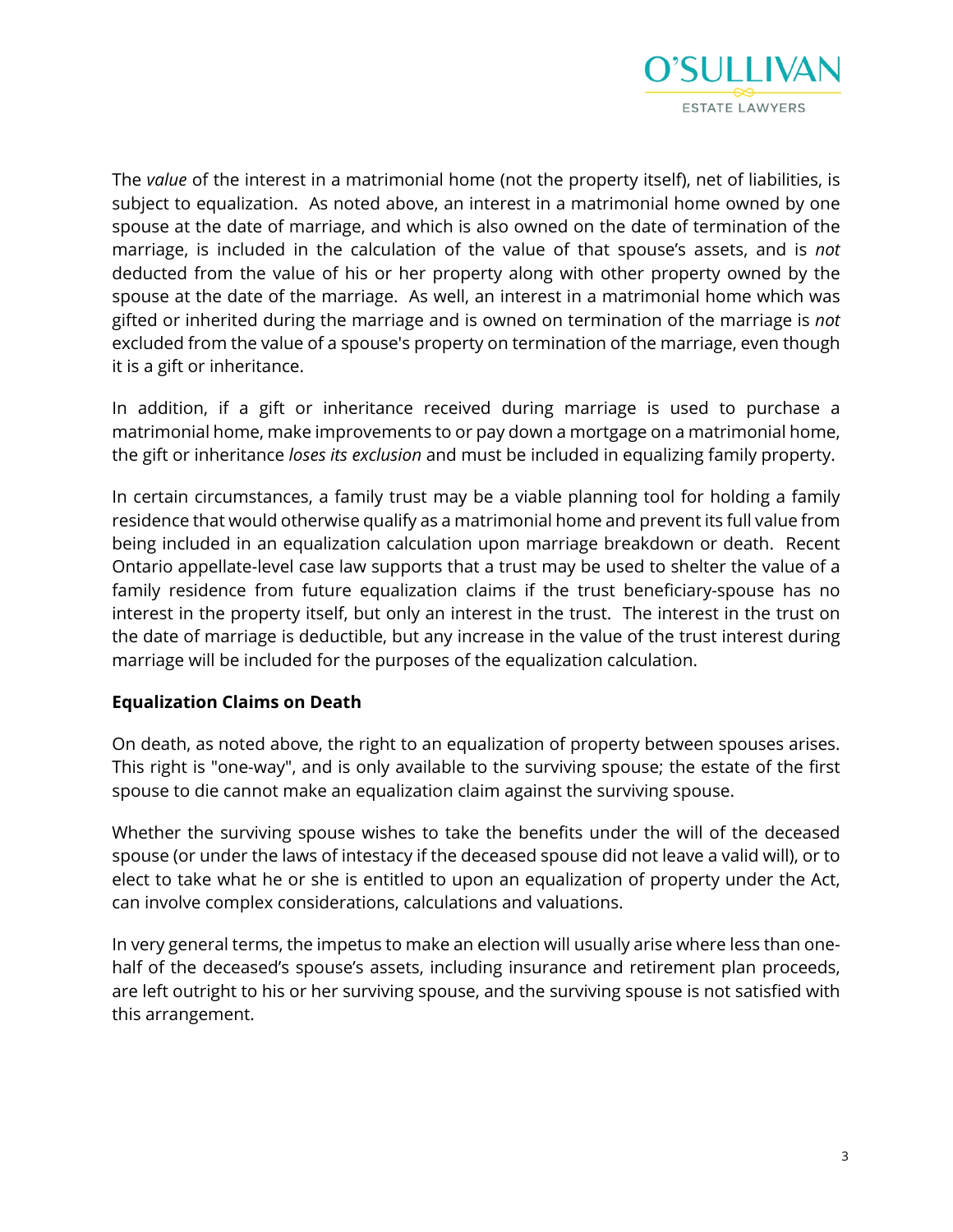

#### **DOMESTIC CONTRACTS**

There are three general types of domestic contracts, namely marriage contracts, cohabitation agreements and separation agreements. We discuss only marriage contracts in this Advisory, however, cohabitation agreements should be considered by common-law spouses, or prospective common-law spouses, in order to determine how their property and other matters should be dealt with if the relationship terminates. Many of the issues and considerations discussed in this Advisory with respect to marriage contracts also apply to cohabitation agreements.

#### **Marriage Contracts**

What is a marriage contract? In essence, it is an agreement by which married spouses, or couples who are planning to marry, agree on their property rights, including property division, support and related issues during marriage and on its termination. The simple default formula for property division under the Act is thereby replaced by the parties own planning, which can be tailored to their individual circumstances.

The parties, with only a few exceptions, are free to determine their own regime, and whether they wish to elect out of the family property regime provided under the Act. Issues relating to child support, custody and access, as well as possession of a matrimonial home cannot be contracted for by the spouses to a marriage contract in such a way as to oust the Act or the jurisdiction of the court.

The scope of a marriage contract can either deal with only a narrow range of issues, such as rights and obligations on death, or it can comprehensively deal with a broad range of issues regarding property and support, both during marriage and on its termination. The rights and obligations provided on marriage breakdown, as opposed to death, often have different treatment.

#### **Examples of Scenarios Involving Marriage Contracts**

#### **(a) One spouse has a residence or significant or special assets**

Where a person is marrying with significant assets, including a property which will be the matrimonial home, a marriage contract between the person and his or her intended spouse can exclude the entire value and/or the growth and income from these assets or both so they are not shareable. Alternatively, the marriage contract can deal with specified assets, such as gifts and inheritances, or shares of a family business, to exclude their value or provide a different sharing formula. A marriage contract can also provide for a deduction of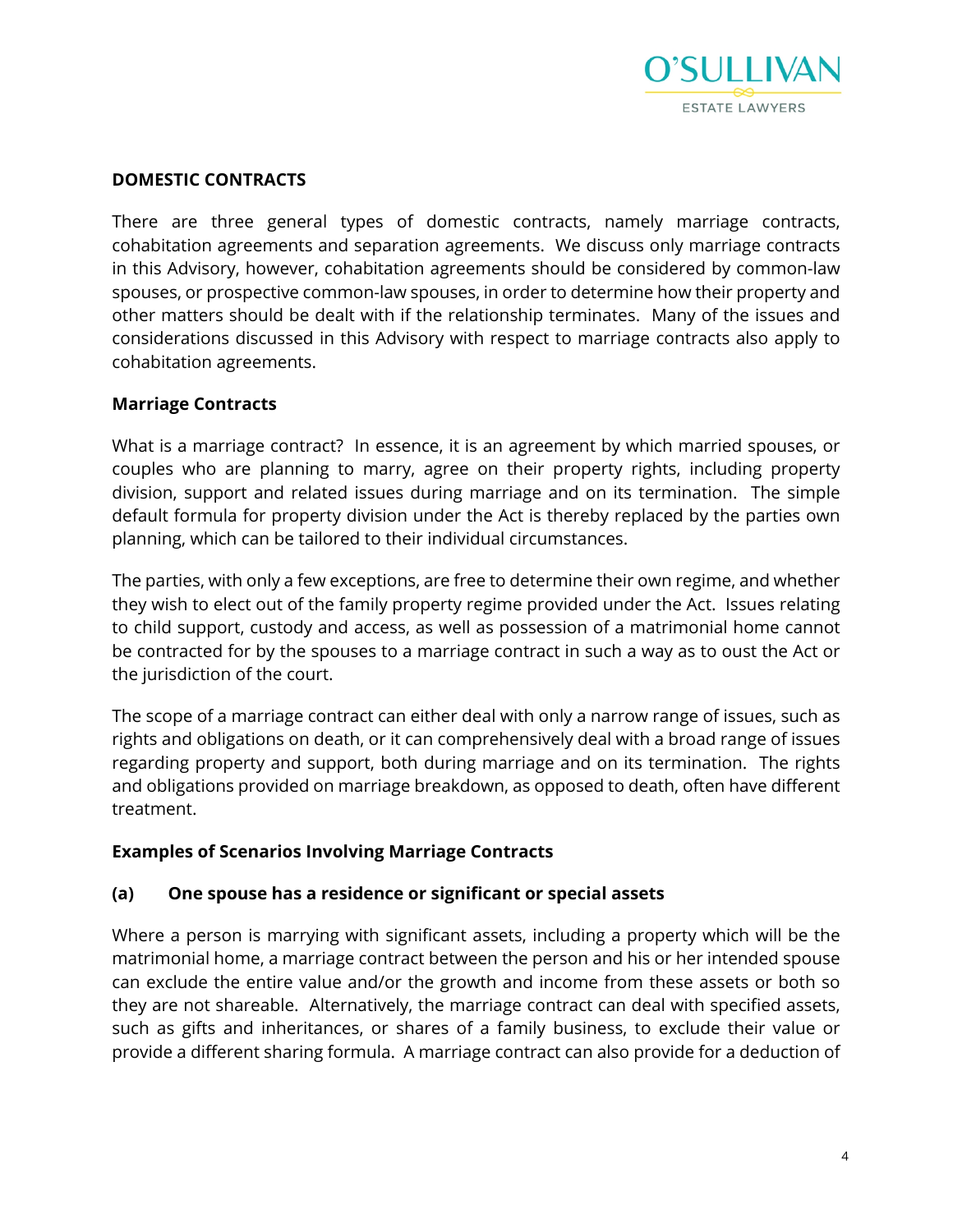

the value of a matrimonial home at the date of the marriage to protect against its value being immediately subject to equalization, even though the marriage is short-lived.

#### **(b) Estate planning purposes**

Spouses can agree that they will take the benefits provided under each other's wills, provided certain agreed benefits are provided under it, and not make an equalization claim against each other's estate, in order to ensure that their will provisions are carried out. Such planning might apply where there is concern that an equalization claim might be made, given the provisions made for a spouse on death, including where there is a second or later marriage with children from a prior marriage, and each spouse wishes their children to be the sole or primary beneficiary of his or her estate.

#### **Setting Aside Marriage Contracts**

There are circumstances in which a court will set aside a marriage contract entered into by a couple, or declare certain provisions of it to be invalid.

A court can refuse to enforce spousal support provisions or the waiver of spousal support by one spouse if it determines that the provisions or waiver are unconscionable, if the spouse waiving support would instead be living on public assistance, or if there is a failure by the paying spouse to make the spousal support payments provided for in the marriage contract.

Marriage contracts can be set aside if one party fails to properly disclose all of their assets and income to the other party, if one spouse did not understand the nature and consequences of the marriage contract, or if there was undue influence, mistake or fraud by one or both of the spouses when entering into the marriage contract.

#### **General Planning Points**

- $\triangleright$  Ensure your will, or a will of a relative under which you or your family members who are resident in Ontario may inherit, has a clause in it to exclude income and growth in value on the beneficiaries' inheritances from being subject to equalization, and also that such a written declaration is made when a gift is made to a child, grandchild or other person.
- $\triangleright$  A domestic contract should be considered if one plans to marry and wishes to modify the regime of property division provided under the Act and/or support rights provided by the Act, particularly if (i) one has significantly different asset values from his or her intended spouse, (ii) owns the home in which he or she will be living with his or her spouse after marriage, (iii) anticipates receiving or